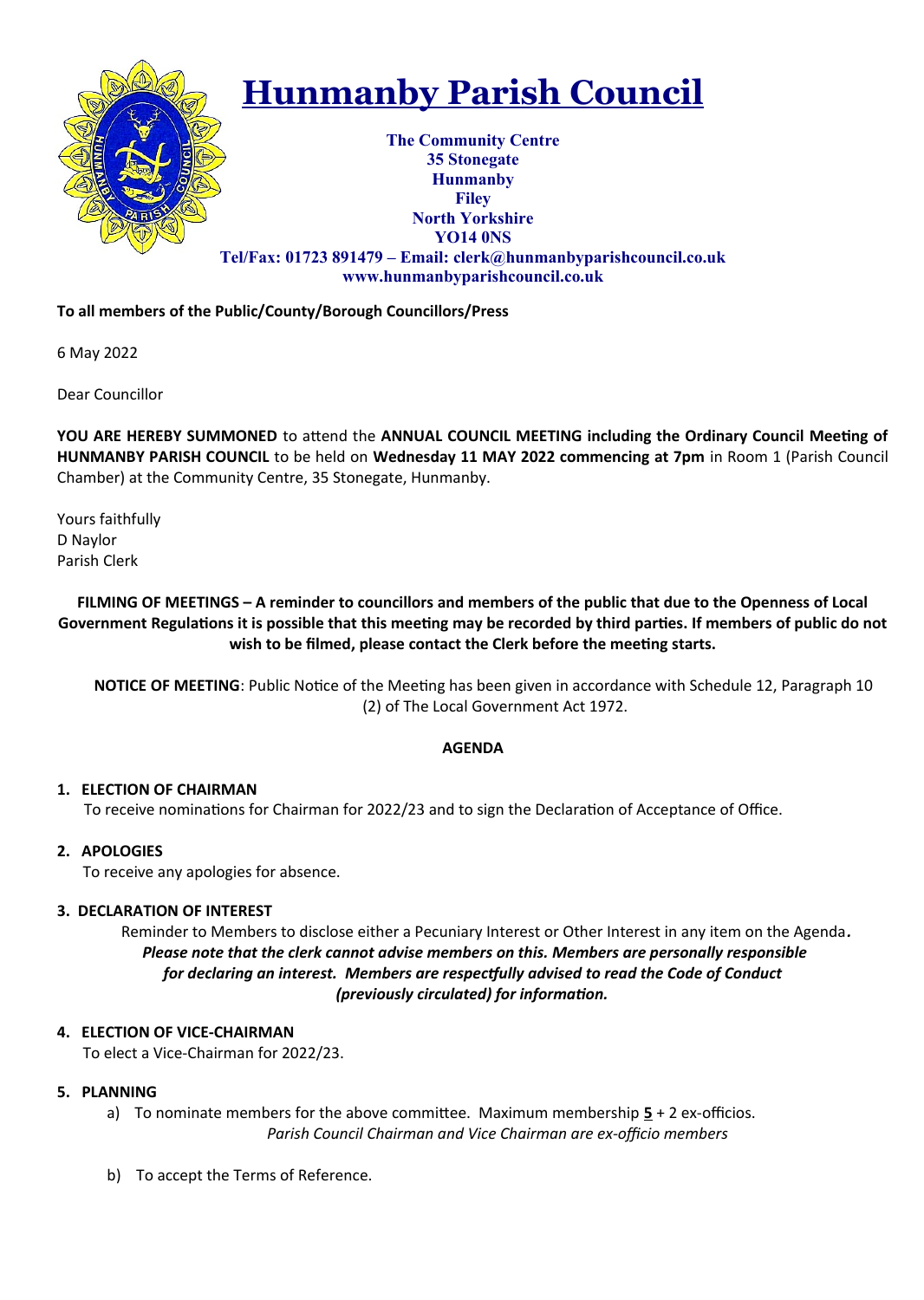#### **6. FINANCE COMMITTEE**

- a) To nominate members for the above committee. Maximum membership **5** + 2 ex-officios. *Parish Council Chairman and Vice Chairman are the ex-officio members*
- b) To accept the Terms of Reference.

#### **7. PREMISES COMMITTEE**

a) To nominate members for the above committee. Maximum membership **5** + 2 ex-officios. *Parish Council Chairman and Vice Chairman are the ex-officio members* 

- b) To accept the Terms of Reference.
- c) To nominate a Health and Safety Officer.
- d) To nominate members for the following areas of responsibility:-
	- Pinfold/Prison – *vacant*
	- Cross Hill *currently Cllr Wilkins*
	- Sands Lane Play Area *vacant*
	- Hammerton Road Play Area *currently Cllr Brown*
	- Constable Road Play Area – *currently Cllr Stockdale*
	- Bowling Green Lane Play Area *Cllr Chappel-Tindall*
	- Community Centre *currently Cllr Stockdale*

#### **8. STAFFING AND COMPLAINTS COMMITTEE**

a) To nominate members for the above committee. Maximum membership  $\frac{4}{1}$  + 2 ex-officios. *Parish Council Chairman and Vice Chairman are the ex-officios* 

b) To accept the Terms of Reference.

# **9. GATEWAY COMMITTEE**

- a) To discuss if this committee should be disbanded. If not then the following will be applied.
- b) To nominate members for this committee. Maximum membership **3** council members, **1** non-council + 2 ex officios + **2** non council members.

*Parish Council Chairman and Vice Chairman are the ex-officios* 

c) To accept the Terms of Reference.

# **10. APPOINTMENT OF REPRESENTATIVES ON OUTSIDE BODIES**

To nominate representatives on the following outside bodies:-

- Hunmanby Community Centre Management *vacant*
- Hunmanby Playing Fields Association *vacant*
- Hunmanby in Bloom - *vacant*
- Bayley Gardens Management Committee *currently Cllr Gorton*
- Community & Police Group *vacant*
- Yorkshire Local Councils Association must be **Chairman** + 1 other member (if required)
- Hunmanby Silver Band **x 2**  *currently Cllrs Brown & Chappel-Tindall*

# **11. SIGNATORIES FOR CHEQUES**

To confirm the following signatories for the cheques 3 of 6 to sign:

- Cllr Sheeran
- Cllr Gorton
- Cllr Stockdale
- Cllr Chappell-Tindall
- Dawn Naylor Clerk
- Claire Boston RFO